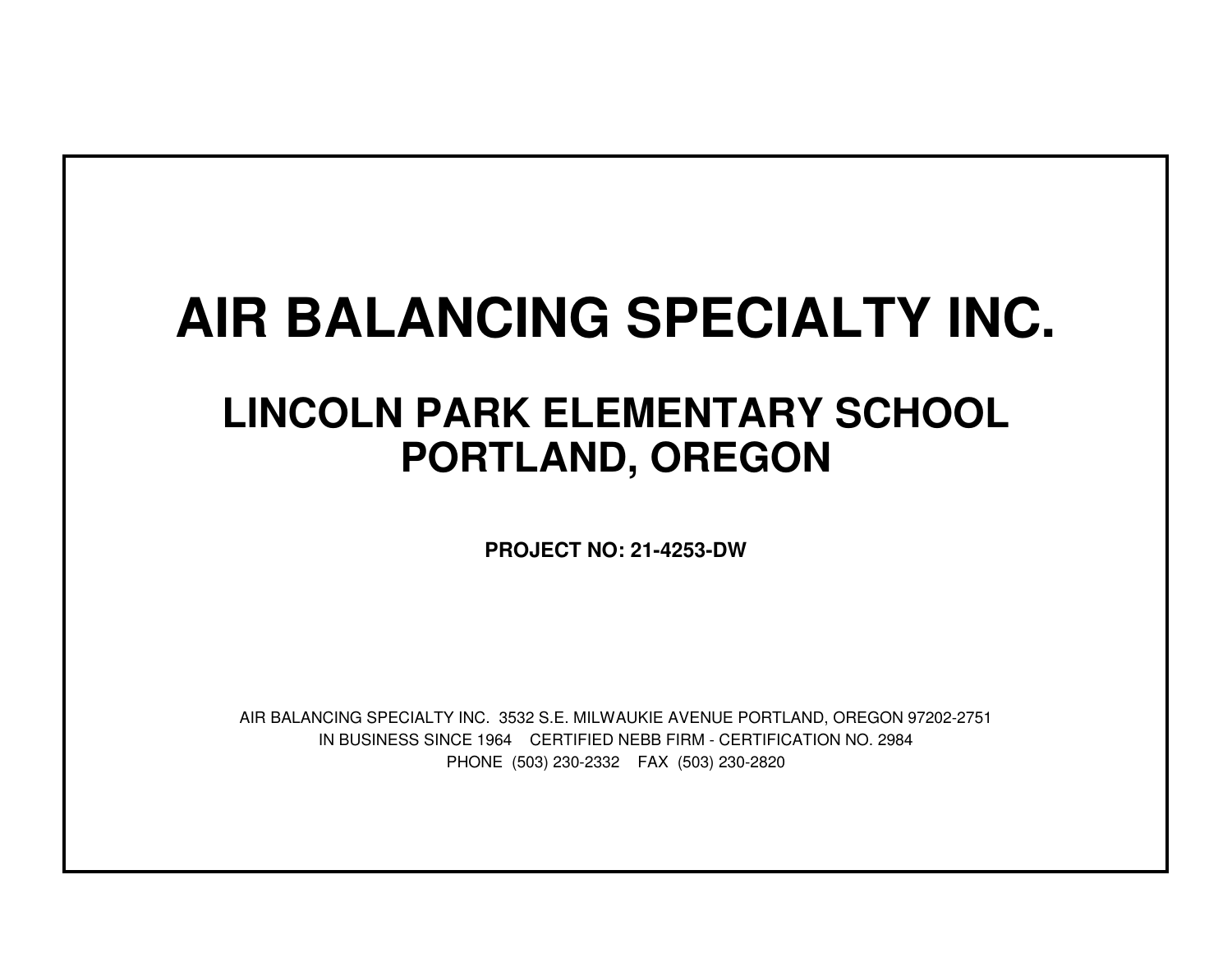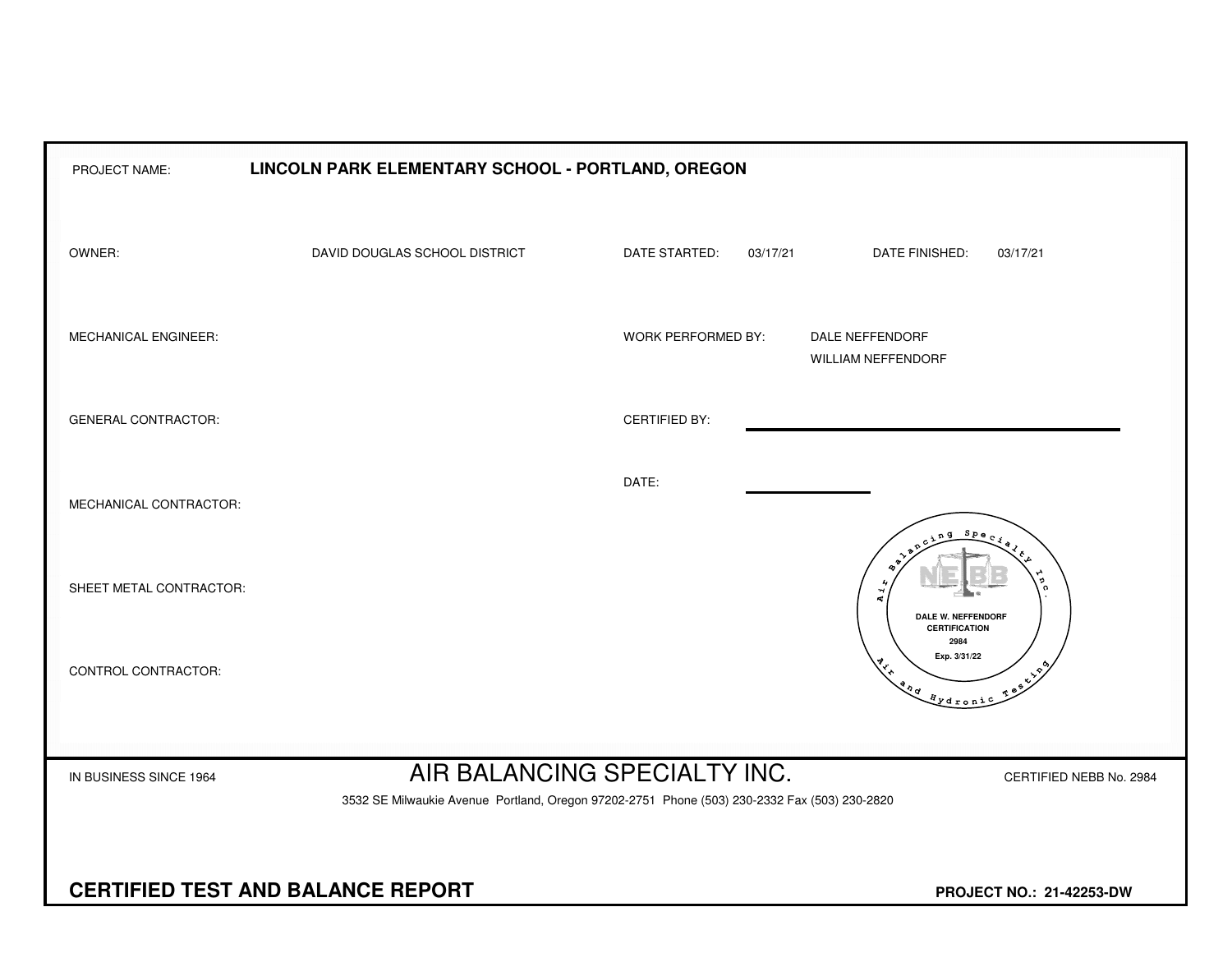| <b>INSTRUMENT</b>                                              | <b>MODEL NO.</b>              | <b>SERIAL NO.</b>            | <b>RANGE</b>                 | <b>CALIBRATION DATE</b> |
|----------------------------------------------------------------|-------------------------------|------------------------------|------------------------------|-------------------------|
| <b>AIR</b>                                                     |                               |                              |                              |                         |
| Shortridge Airdata Multimeter<br>(D)<br><b>ADM Accessories</b> | ADM860                        | M98375                       | 0.0001 to 60.00" WC.         | 1/12/2021               |
| (DH) Datameter Flow Hood                                       | 8400                          |                              | 25 - 2500 CFM                |                         |
| (DP) Datameter Pitot Tube                                      | 12", 18", 24", 36", 48" & 60" |                              | 50 - 30000 FPM               |                         |
| (DA) Datameter Airfoil                                         | AFP <sub>18</sub>             |                              | 50 - 5000 FPM                |                         |
| (DG) Datameter Velgrid                                         | VLG84                         |                              | 50 - 2500 FPM                |                         |
| <b>Rotating Vane Anemometer</b><br>(R)                         | A4/-4"                        | 83072B                       | 200 - 10000 FPM              | 1/14/2021               |
| Amprobe Ammeter                                                | Fluke 335                     | 99330394                     | 0 - 750 Volts / 0 - 300 Amps | 1/8/2021                |
| Shimpo Tachometer                                              | DT-207L                       | D26B0033                     | 6 - 30,000 RPM               | 1/12/2021               |
| <b>WATER</b>                                                   |                               |                              |                              |                         |
| Hydrodata Meter                                                | <b>HDM-250</b>                | W01025                       | DP -10 to +300 PSI           | 1/12/2021               |
|                                                                |                               |                              |                              |                         |
|                                                                |                               |                              |                              |                         |
|                                                                |                               |                              |                              |                         |
| IN BUSINESS SINCE 1964                                         |                               | AIR BALANCING SPECIALTY INC. |                              | CERTIFIED NEBB No. 2984 |

## **EQUIPMENT USED IN BALANCING**

 **PROJECT: LINCOLN PARK ELEMENTARY SCHOOL - PORTLAND, OREGON PROJECT NO.: 21-4253-DW**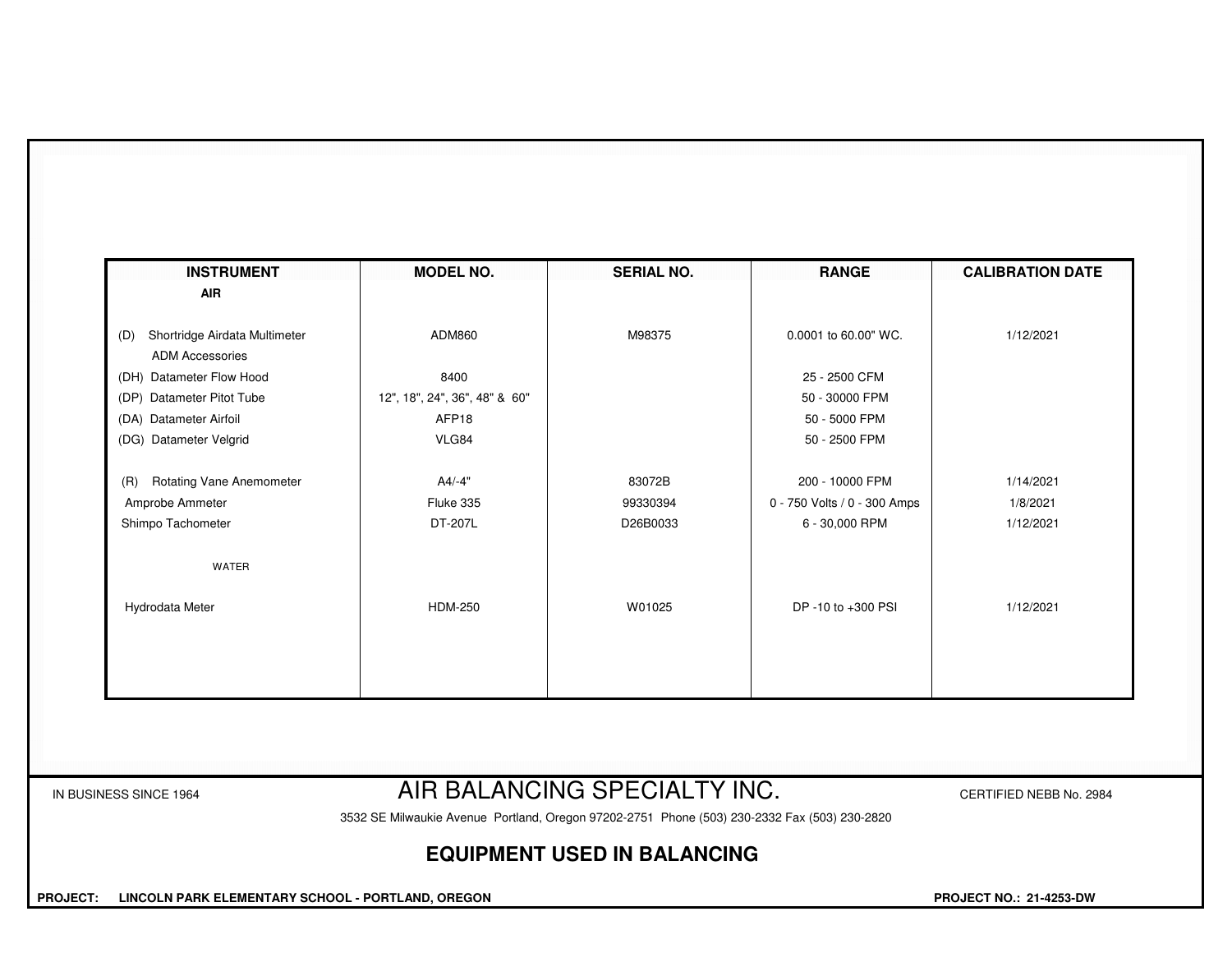## **PAGE ABBREVATION KEY**

AK - GRILLE AREA OR RESTRICTION VALUEVEL - VELOCITY CFM - CUBIC FEET PER MINUTEFPM - FEET PER MINUTEACH - AIR CHANGES PER HOUR

IN BUSINESS SINCE 1964 **AIR BALANCING SPECIALTY INC.** CERTIFIED NEBB No. 2984

 **3532 SE Milwaukie Avenue Portland, Oregon 97202-2751 Phone (503) 230-2332 Fax (503) 230-2820**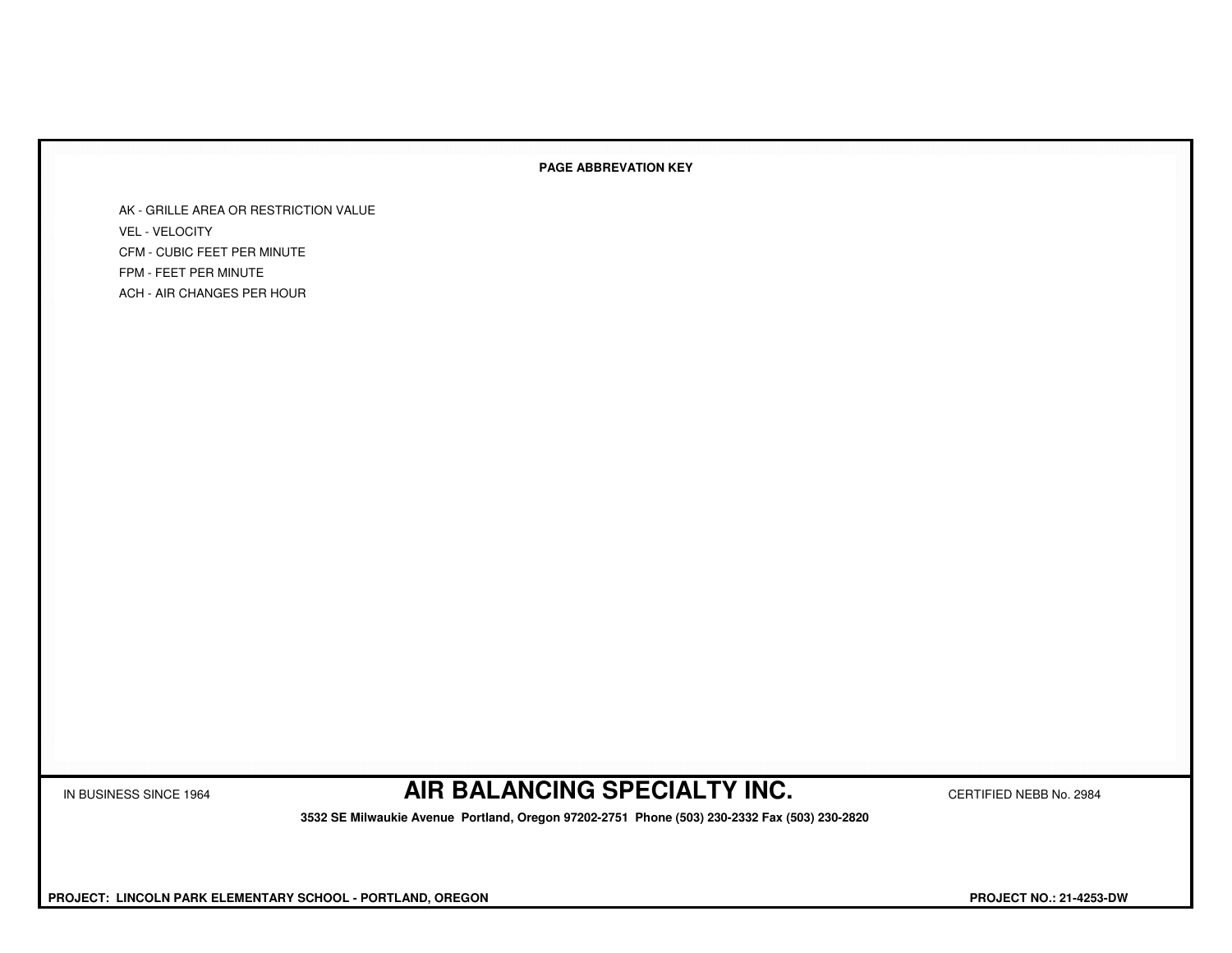| Ref<br>Blow<br>Vel<br><b>CFM</b><br><b>FEET</b><br><b>FPM</b><br><b>CFM</b><br>ACH   PRESSURE<br><b>FPM</b><br>PRESSURE<br>$Rm.+$<br>Size<br><b>CFM</b><br>ACH<br>Ins<br>No.<br>AK<br>30x12<br>1.88<br>7937<br>445<br>837<br>6.32<br>DG Classroom<br>$\mathbf{1}$<br>9605<br>790<br>DG Classroom<br>$\mathbf{2}$<br>30x12<br>1.88<br>420<br>4.93<br>3<br>30x12<br>1.88<br>9605<br>460<br>865<br>5.40<br>DG Classroom<br>30x12<br>1.88<br>9605<br>385<br>724<br>4.52<br>DG Classroom<br>4<br>DG Classroom<br>30x12<br>1.88<br>9605<br>507<br>953<br>5.95<br>5<br>DG Classroom<br>30x12<br>1.88<br>9605<br>366<br>688<br>4.30<br>6<br>DG Classroom<br>30x12<br>1.88<br>9605<br>375<br>705<br>$\overline{7}$<br>4.40<br>769<br>DG Classroom<br>30x12<br>1.88<br>9605<br>409<br>4.80<br>8<br>$\overline{9}$<br>30x12<br>1.88<br>9605<br>429<br>807<br>5.04<br>DG Classroom<br>30x12<br>1.88<br>9605<br>447<br>840<br>5.25<br>DG Classroom<br>10<br>DG Classroom<br>1.88<br>12007<br>510<br>959<br>4.79<br>30x12<br>11<br>DG Classroom<br>$\overline{12}$<br>30x12<br>1.88<br>9356<br>431<br>810<br>5.20<br>30x12<br>1.88<br>383<br>720<br>DG Classroom<br>13<br>9356<br>4.62<br>337<br>30x12<br>1.88<br>9356<br>634<br>4.06<br>DG Classroom<br>14<br>30x12<br>1.88<br>9656<br>394<br>741<br>4.60<br>DG Classroom<br>15<br>4356<br>724<br>9.97<br>DG Classroom<br>16<br>30x12<br>1.88<br>385<br>367<br>690<br>DG Classroom<br>30x12<br>1.88<br>9356<br>4.42<br>17<br>30x12<br>1.88<br>9356<br>424<br>797<br>5.11<br>DG Classroom<br>18<br>797<br>DG Classroom<br>30x12<br>1.88<br>9356<br>424<br>5.11<br>19<br>AIR BALANCING SPECIALTY, INC. 3532 SE Milwaukie Avenue, Portland, Oregon 97202-2751 Phone: (503) 230-2332 Fax: (503) 230-2820<br>AIR BALANCE DATA SHEET<br><b>CONSTANT VOLUME - FPM</b><br>PROJECT NO.: 21-4253-DW<br>PROJECT: LINCOLN PARK ELEMENTARY SCHOOL - PORTLAND, OREGON<br>DATE START: 03/17/21<br>FINISH: 03/17/21<br>SYSTEM: Classrooms 1 - 19<br>SECTION:<br>BY: DN / WN<br>PAGE: 1 OF 5 | AREA SERVED<br><b>OUTLET</b><br><b>DESIGN</b> |  |  |  |  |  |  |  |  | <b>CUBIC</b> |  |  | TEST#1 |  |  | TEST#2 |  |  |  |  |
|----------------------------------------------------------------------------------------------------------------------------------------------------------------------------------------------------------------------------------------------------------------------------------------------------------------------------------------------------------------------------------------------------------------------------------------------------------------------------------------------------------------------------------------------------------------------------------------------------------------------------------------------------------------------------------------------------------------------------------------------------------------------------------------------------------------------------------------------------------------------------------------------------------------------------------------------------------------------------------------------------------------------------------------------------------------------------------------------------------------------------------------------------------------------------------------------------------------------------------------------------------------------------------------------------------------------------------------------------------------------------------------------------------------------------------------------------------------------------------------------------------------------------------------------------------------------------------------------------------------------------------------------------------------------------------------------------------------------------------------------------------------------------------------------------------------------------------------------------------------------------------------------------------------------------------------------------------------------------------------------------------------|-----------------------------------------------|--|--|--|--|--|--|--|--|--------------|--|--|--------|--|--|--------|--|--|--|--|
|                                                                                                                                                                                                                                                                                                                                                                                                                                                                                                                                                                                                                                                                                                                                                                                                                                                                                                                                                                                                                                                                                                                                                                                                                                                                                                                                                                                                                                                                                                                                                                                                                                                                                                                                                                                                                                                                                                                                                                                                                |                                               |  |  |  |  |  |  |  |  |              |  |  |        |  |  |        |  |  |  |  |
|                                                                                                                                                                                                                                                                                                                                                                                                                                                                                                                                                                                                                                                                                                                                                                                                                                                                                                                                                                                                                                                                                                                                                                                                                                                                                                                                                                                                                                                                                                                                                                                                                                                                                                                                                                                                                                                                                                                                                                                                                |                                               |  |  |  |  |  |  |  |  |              |  |  |        |  |  |        |  |  |  |  |
|                                                                                                                                                                                                                                                                                                                                                                                                                                                                                                                                                                                                                                                                                                                                                                                                                                                                                                                                                                                                                                                                                                                                                                                                                                                                                                                                                                                                                                                                                                                                                                                                                                                                                                                                                                                                                                                                                                                                                                                                                |                                               |  |  |  |  |  |  |  |  |              |  |  |        |  |  |        |  |  |  |  |
|                                                                                                                                                                                                                                                                                                                                                                                                                                                                                                                                                                                                                                                                                                                                                                                                                                                                                                                                                                                                                                                                                                                                                                                                                                                                                                                                                                                                                                                                                                                                                                                                                                                                                                                                                                                                                                                                                                                                                                                                                |                                               |  |  |  |  |  |  |  |  |              |  |  |        |  |  |        |  |  |  |  |
|                                                                                                                                                                                                                                                                                                                                                                                                                                                                                                                                                                                                                                                                                                                                                                                                                                                                                                                                                                                                                                                                                                                                                                                                                                                                                                                                                                                                                                                                                                                                                                                                                                                                                                                                                                                                                                                                                                                                                                                                                |                                               |  |  |  |  |  |  |  |  |              |  |  |        |  |  |        |  |  |  |  |
|                                                                                                                                                                                                                                                                                                                                                                                                                                                                                                                                                                                                                                                                                                                                                                                                                                                                                                                                                                                                                                                                                                                                                                                                                                                                                                                                                                                                                                                                                                                                                                                                                                                                                                                                                                                                                                                                                                                                                                                                                |                                               |  |  |  |  |  |  |  |  |              |  |  |        |  |  |        |  |  |  |  |
|                                                                                                                                                                                                                                                                                                                                                                                                                                                                                                                                                                                                                                                                                                                                                                                                                                                                                                                                                                                                                                                                                                                                                                                                                                                                                                                                                                                                                                                                                                                                                                                                                                                                                                                                                                                                                                                                                                                                                                                                                |                                               |  |  |  |  |  |  |  |  |              |  |  |        |  |  |        |  |  |  |  |
|                                                                                                                                                                                                                                                                                                                                                                                                                                                                                                                                                                                                                                                                                                                                                                                                                                                                                                                                                                                                                                                                                                                                                                                                                                                                                                                                                                                                                                                                                                                                                                                                                                                                                                                                                                                                                                                                                                                                                                                                                |                                               |  |  |  |  |  |  |  |  |              |  |  |        |  |  |        |  |  |  |  |
|                                                                                                                                                                                                                                                                                                                                                                                                                                                                                                                                                                                                                                                                                                                                                                                                                                                                                                                                                                                                                                                                                                                                                                                                                                                                                                                                                                                                                                                                                                                                                                                                                                                                                                                                                                                                                                                                                                                                                                                                                |                                               |  |  |  |  |  |  |  |  |              |  |  |        |  |  |        |  |  |  |  |
|                                                                                                                                                                                                                                                                                                                                                                                                                                                                                                                                                                                                                                                                                                                                                                                                                                                                                                                                                                                                                                                                                                                                                                                                                                                                                                                                                                                                                                                                                                                                                                                                                                                                                                                                                                                                                                                                                                                                                                                                                |                                               |  |  |  |  |  |  |  |  |              |  |  |        |  |  |        |  |  |  |  |
|                                                                                                                                                                                                                                                                                                                                                                                                                                                                                                                                                                                                                                                                                                                                                                                                                                                                                                                                                                                                                                                                                                                                                                                                                                                                                                                                                                                                                                                                                                                                                                                                                                                                                                                                                                                                                                                                                                                                                                                                                |                                               |  |  |  |  |  |  |  |  |              |  |  |        |  |  |        |  |  |  |  |
|                                                                                                                                                                                                                                                                                                                                                                                                                                                                                                                                                                                                                                                                                                                                                                                                                                                                                                                                                                                                                                                                                                                                                                                                                                                                                                                                                                                                                                                                                                                                                                                                                                                                                                                                                                                                                                                                                                                                                                                                                |                                               |  |  |  |  |  |  |  |  |              |  |  |        |  |  |        |  |  |  |  |
|                                                                                                                                                                                                                                                                                                                                                                                                                                                                                                                                                                                                                                                                                                                                                                                                                                                                                                                                                                                                                                                                                                                                                                                                                                                                                                                                                                                                                                                                                                                                                                                                                                                                                                                                                                                                                                                                                                                                                                                                                |                                               |  |  |  |  |  |  |  |  |              |  |  |        |  |  |        |  |  |  |  |
|                                                                                                                                                                                                                                                                                                                                                                                                                                                                                                                                                                                                                                                                                                                                                                                                                                                                                                                                                                                                                                                                                                                                                                                                                                                                                                                                                                                                                                                                                                                                                                                                                                                                                                                                                                                                                                                                                                                                                                                                                |                                               |  |  |  |  |  |  |  |  |              |  |  |        |  |  |        |  |  |  |  |
|                                                                                                                                                                                                                                                                                                                                                                                                                                                                                                                                                                                                                                                                                                                                                                                                                                                                                                                                                                                                                                                                                                                                                                                                                                                                                                                                                                                                                                                                                                                                                                                                                                                                                                                                                                                                                                                                                                                                                                                                                |                                               |  |  |  |  |  |  |  |  |              |  |  |        |  |  |        |  |  |  |  |
|                                                                                                                                                                                                                                                                                                                                                                                                                                                                                                                                                                                                                                                                                                                                                                                                                                                                                                                                                                                                                                                                                                                                                                                                                                                                                                                                                                                                                                                                                                                                                                                                                                                                                                                                                                                                                                                                                                                                                                                                                |                                               |  |  |  |  |  |  |  |  |              |  |  |        |  |  |        |  |  |  |  |
|                                                                                                                                                                                                                                                                                                                                                                                                                                                                                                                                                                                                                                                                                                                                                                                                                                                                                                                                                                                                                                                                                                                                                                                                                                                                                                                                                                                                                                                                                                                                                                                                                                                                                                                                                                                                                                                                                                                                                                                                                |                                               |  |  |  |  |  |  |  |  |              |  |  |        |  |  |        |  |  |  |  |
|                                                                                                                                                                                                                                                                                                                                                                                                                                                                                                                                                                                                                                                                                                                                                                                                                                                                                                                                                                                                                                                                                                                                                                                                                                                                                                                                                                                                                                                                                                                                                                                                                                                                                                                                                                                                                                                                                                                                                                                                                |                                               |  |  |  |  |  |  |  |  |              |  |  |        |  |  |        |  |  |  |  |
|                                                                                                                                                                                                                                                                                                                                                                                                                                                                                                                                                                                                                                                                                                                                                                                                                                                                                                                                                                                                                                                                                                                                                                                                                                                                                                                                                                                                                                                                                                                                                                                                                                                                                                                                                                                                                                                                                                                                                                                                                |                                               |  |  |  |  |  |  |  |  |              |  |  |        |  |  |        |  |  |  |  |
|                                                                                                                                                                                                                                                                                                                                                                                                                                                                                                                                                                                                                                                                                                                                                                                                                                                                                                                                                                                                                                                                                                                                                                                                                                                                                                                                                                                                                                                                                                                                                                                                                                                                                                                                                                                                                                                                                                                                                                                                                |                                               |  |  |  |  |  |  |  |  |              |  |  |        |  |  |        |  |  |  |  |
|                                                                                                                                                                                                                                                                                                                                                                                                                                                                                                                                                                                                                                                                                                                                                                                                                                                                                                                                                                                                                                                                                                                                                                                                                                                                                                                                                                                                                                                                                                                                                                                                                                                                                                                                                                                                                                                                                                                                                                                                                |                                               |  |  |  |  |  |  |  |  |              |  |  |        |  |  |        |  |  |  |  |
|                                                                                                                                                                                                                                                                                                                                                                                                                                                                                                                                                                                                                                                                                                                                                                                                                                                                                                                                                                                                                                                                                                                                                                                                                                                                                                                                                                                                                                                                                                                                                                                                                                                                                                                                                                                                                                                                                                                                                                                                                |                                               |  |  |  |  |  |  |  |  |              |  |  |        |  |  |        |  |  |  |  |
|                                                                                                                                                                                                                                                                                                                                                                                                                                                                                                                                                                                                                                                                                                                                                                                                                                                                                                                                                                                                                                                                                                                                                                                                                                                                                                                                                                                                                                                                                                                                                                                                                                                                                                                                                                                                                                                                                                                                                                                                                |                                               |  |  |  |  |  |  |  |  |              |  |  |        |  |  |        |  |  |  |  |
|                                                                                                                                                                                                                                                                                                                                                                                                                                                                                                                                                                                                                                                                                                                                                                                                                                                                                                                                                                                                                                                                                                                                                                                                                                                                                                                                                                                                                                                                                                                                                                                                                                                                                                                                                                                                                                                                                                                                                                                                                |                                               |  |  |  |  |  |  |  |  |              |  |  |        |  |  |        |  |  |  |  |
|                                                                                                                                                                                                                                                                                                                                                                                                                                                                                                                                                                                                                                                                                                                                                                                                                                                                                                                                                                                                                                                                                                                                                                                                                                                                                                                                                                                                                                                                                                                                                                                                                                                                                                                                                                                                                                                                                                                                                                                                                |                                               |  |  |  |  |  |  |  |  |              |  |  |        |  |  |        |  |  |  |  |
|                                                                                                                                                                                                                                                                                                                                                                                                                                                                                                                                                                                                                                                                                                                                                                                                                                                                                                                                                                                                                                                                                                                                                                                                                                                                                                                                                                                                                                                                                                                                                                                                                                                                                                                                                                                                                                                                                                                                                                                                                |                                               |  |  |  |  |  |  |  |  |              |  |  |        |  |  |        |  |  |  |  |
|                                                                                                                                                                                                                                                                                                                                                                                                                                                                                                                                                                                                                                                                                                                                                                                                                                                                                                                                                                                                                                                                                                                                                                                                                                                                                                                                                                                                                                                                                                                                                                                                                                                                                                                                                                                                                                                                                                                                                                                                                |                                               |  |  |  |  |  |  |  |  |              |  |  |        |  |  |        |  |  |  |  |
|                                                                                                                                                                                                                                                                                                                                                                                                                                                                                                                                                                                                                                                                                                                                                                                                                                                                                                                                                                                                                                                                                                                                                                                                                                                                                                                                                                                                                                                                                                                                                                                                                                                                                                                                                                                                                                                                                                                                                                                                                |                                               |  |  |  |  |  |  |  |  |              |  |  |        |  |  |        |  |  |  |  |
|                                                                                                                                                                                                                                                                                                                                                                                                                                                                                                                                                                                                                                                                                                                                                                                                                                                                                                                                                                                                                                                                                                                                                                                                                                                                                                                                                                                                                                                                                                                                                                                                                                                                                                                                                                                                                                                                                                                                                                                                                |                                               |  |  |  |  |  |  |  |  |              |  |  |        |  |  |        |  |  |  |  |
|                                                                                                                                                                                                                                                                                                                                                                                                                                                                                                                                                                                                                                                                                                                                                                                                                                                                                                                                                                                                                                                                                                                                                                                                                                                                                                                                                                                                                                                                                                                                                                                                                                                                                                                                                                                                                                                                                                                                                                                                                |                                               |  |  |  |  |  |  |  |  |              |  |  |        |  |  |        |  |  |  |  |
|                                                                                                                                                                                                                                                                                                                                                                                                                                                                                                                                                                                                                                                                                                                                                                                                                                                                                                                                                                                                                                                                                                                                                                                                                                                                                                                                                                                                                                                                                                                                                                                                                                                                                                                                                                                                                                                                                                                                                                                                                |                                               |  |  |  |  |  |  |  |  |              |  |  |        |  |  |        |  |  |  |  |
|                                                                                                                                                                                                                                                                                                                                                                                                                                                                                                                                                                                                                                                                                                                                                                                                                                                                                                                                                                                                                                                                                                                                                                                                                                                                                                                                                                                                                                                                                                                                                                                                                                                                                                                                                                                                                                                                                                                                                                                                                |                                               |  |  |  |  |  |  |  |  |              |  |  |        |  |  |        |  |  |  |  |
|                                                                                                                                                                                                                                                                                                                                                                                                                                                                                                                                                                                                                                                                                                                                                                                                                                                                                                                                                                                                                                                                                                                                                                                                                                                                                                                                                                                                                                                                                                                                                                                                                                                                                                                                                                                                                                                                                                                                                                                                                |                                               |  |  |  |  |  |  |  |  |              |  |  |        |  |  |        |  |  |  |  |
|                                                                                                                                                                                                                                                                                                                                                                                                                                                                                                                                                                                                                                                                                                                                                                                                                                                                                                                                                                                                                                                                                                                                                                                                                                                                                                                                                                                                                                                                                                                                                                                                                                                                                                                                                                                                                                                                                                                                                                                                                |                                               |  |  |  |  |  |  |  |  |              |  |  |        |  |  |        |  |  |  |  |
|                                                                                                                                                                                                                                                                                                                                                                                                                                                                                                                                                                                                                                                                                                                                                                                                                                                                                                                                                                                                                                                                                                                                                                                                                                                                                                                                                                                                                                                                                                                                                                                                                                                                                                                                                                                                                                                                                                                                                                                                                |                                               |  |  |  |  |  |  |  |  |              |  |  |        |  |  |        |  |  |  |  |
|                                                                                                                                                                                                                                                                                                                                                                                                                                                                                                                                                                                                                                                                                                                                                                                                                                                                                                                                                                                                                                                                                                                                                                                                                                                                                                                                                                                                                                                                                                                                                                                                                                                                                                                                                                                                                                                                                                                                                                                                                |                                               |  |  |  |  |  |  |  |  |              |  |  |        |  |  |        |  |  |  |  |
|                                                                                                                                                                                                                                                                                                                                                                                                                                                                                                                                                                                                                                                                                                                                                                                                                                                                                                                                                                                                                                                                                                                                                                                                                                                                                                                                                                                                                                                                                                                                                                                                                                                                                                                                                                                                                                                                                                                                                                                                                |                                               |  |  |  |  |  |  |  |  |              |  |  |        |  |  |        |  |  |  |  |
|                                                                                                                                                                                                                                                                                                                                                                                                                                                                                                                                                                                                                                                                                                                                                                                                                                                                                                                                                                                                                                                                                                                                                                                                                                                                                                                                                                                                                                                                                                                                                                                                                                                                                                                                                                                                                                                                                                                                                                                                                |                                               |  |  |  |  |  |  |  |  |              |  |  |        |  |  |        |  |  |  |  |
|                                                                                                                                                                                                                                                                                                                                                                                                                                                                                                                                                                                                                                                                                                                                                                                                                                                                                                                                                                                                                                                                                                                                                                                                                                                                                                                                                                                                                                                                                                                                                                                                                                                                                                                                                                                                                                                                                                                                                                                                                |                                               |  |  |  |  |  |  |  |  |              |  |  |        |  |  |        |  |  |  |  |
|                                                                                                                                                                                                                                                                                                                                                                                                                                                                                                                                                                                                                                                                                                                                                                                                                                                                                                                                                                                                                                                                                                                                                                                                                                                                                                                                                                                                                                                                                                                                                                                                                                                                                                                                                                                                                                                                                                                                                                                                                |                                               |  |  |  |  |  |  |  |  |              |  |  |        |  |  |        |  |  |  |  |
|                                                                                                                                                                                                                                                                                                                                                                                                                                                                                                                                                                                                                                                                                                                                                                                                                                                                                                                                                                                                                                                                                                                                                                                                                                                                                                                                                                                                                                                                                                                                                                                                                                                                                                                                                                                                                                                                                                                                                                                                                |                                               |  |  |  |  |  |  |  |  |              |  |  |        |  |  |        |  |  |  |  |
|                                                                                                                                                                                                                                                                                                                                                                                                                                                                                                                                                                                                                                                                                                                                                                                                                                                                                                                                                                                                                                                                                                                                                                                                                                                                                                                                                                                                                                                                                                                                                                                                                                                                                                                                                                                                                                                                                                                                                                                                                |                                               |  |  |  |  |  |  |  |  |              |  |  |        |  |  |        |  |  |  |  |
|                                                                                                                                                                                                                                                                                                                                                                                                                                                                                                                                                                                                                                                                                                                                                                                                                                                                                                                                                                                                                                                                                                                                                                                                                                                                                                                                                                                                                                                                                                                                                                                                                                                                                                                                                                                                                                                                                                                                                                                                                |                                               |  |  |  |  |  |  |  |  |              |  |  |        |  |  |        |  |  |  |  |
|                                                                                                                                                                                                                                                                                                                                                                                                                                                                                                                                                                                                                                                                                                                                                                                                                                                                                                                                                                                                                                                                                                                                                                                                                                                                                                                                                                                                                                                                                                                                                                                                                                                                                                                                                                                                                                                                                                                                                                                                                |                                               |  |  |  |  |  |  |  |  |              |  |  |        |  |  |        |  |  |  |  |
|                                                                                                                                                                                                                                                                                                                                                                                                                                                                                                                                                                                                                                                                                                                                                                                                                                                                                                                                                                                                                                                                                                                                                                                                                                                                                                                                                                                                                                                                                                                                                                                                                                                                                                                                                                                                                                                                                                                                                                                                                |                                               |  |  |  |  |  |  |  |  |              |  |  |        |  |  |        |  |  |  |  |
|                                                                                                                                                                                                                                                                                                                                                                                                                                                                                                                                                                                                                                                                                                                                                                                                                                                                                                                                                                                                                                                                                                                                                                                                                                                                                                                                                                                                                                                                                                                                                                                                                                                                                                                                                                                                                                                                                                                                                                                                                |                                               |  |  |  |  |  |  |  |  |              |  |  |        |  |  |        |  |  |  |  |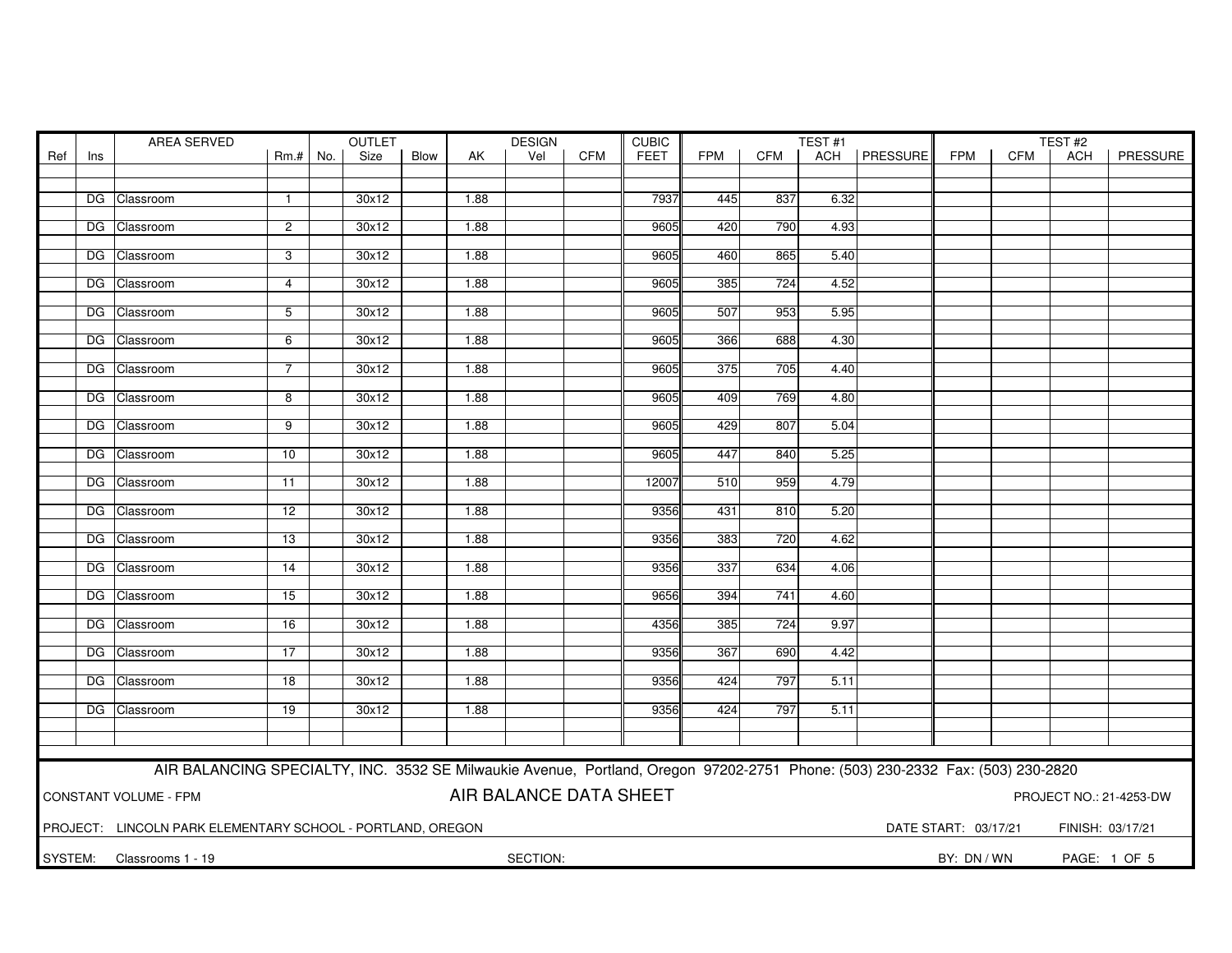| AREA SERVED |                                                                                                                               |                                                              |                 | <b>OUTLET</b> |       |      |      | <b>DESIGN</b> |            | <b>CUBIC</b> |                  |            | TEST#1 | TEST#2          |                      |            |                  |              |
|-------------|-------------------------------------------------------------------------------------------------------------------------------|--------------------------------------------------------------|-----------------|---------------|-------|------|------|---------------|------------|--------------|------------------|------------|--------|-----------------|----------------------|------------|------------------|--------------|
| Ref         | Ins                                                                                                                           |                                                              | $Rm.+$ No.      |               | Size  | Blow | AK.  | Vel           | <b>CFM</b> | <b>FEET</b>  | <b>FPM</b>       | <b>CFM</b> | ACH    | <b>PRESSURE</b> | <b>FPM</b>           | <b>CFM</b> | <b>ACH</b>       | PRESSURE     |
|             |                                                                                                                               |                                                              |                 |               |       |      |      |               |            |              |                  |            |        |                 |                      |            |                  |              |
|             |                                                                                                                               | DG Classroom                                                 | 20              |               | 30x12 |      | 1.88 |               |            | 9301         | 396              | 744        | 4.80   |                 |                      |            |                  |              |
|             |                                                                                                                               | DG Classroom                                                 |                 |               | 30x12 |      |      |               |            | 9301         | 376              | 707        | 4.56   |                 |                      |            |                  |              |
|             |                                                                                                                               |                                                              | 21              |               |       |      | 1.88 |               |            |              |                  |            |        |                 |                      |            |                  |              |
|             |                                                                                                                               | DG Classroom                                                 | $\overline{22}$ |               | 30x12 |      | 1.88 |               |            | 9301         | 427              | 803        | 5.18   |                 |                      |            |                  |              |
|             |                                                                                                                               |                                                              |                 |               |       |      |      |               |            |              |                  |            |        |                 |                      |            |                  |              |
|             |                                                                                                                               | DG Classroom                                                 | 23              |               | 30x12 |      | 1.88 |               |            | 9301         | 410              | 771        | 4.97   |                 |                      |            |                  |              |
|             |                                                                                                                               |                                                              |                 |               |       |      |      |               |            |              |                  |            |        |                 |                      |            |                  |              |
|             |                                                                                                                               | DG Classroom                                                 | 24              |               | 30x12 |      | 1.88 |               |            | 9301         | 416              | 782        | 5.05   |                 |                      |            |                  |              |
|             |                                                                                                                               |                                                              | 25              |               |       |      | 1.88 |               |            | 9301         |                  | 782        | 5.05   |                 |                      |            |                  |              |
|             |                                                                                                                               | DG Classroom                                                 |                 |               | 30x12 |      |      |               |            |              | 416              |            |        |                 |                      |            |                  |              |
|             |                                                                                                                               | DG Classroom                                                 | 26              |               | 32x10 |      | 1.67 |               |            | 9301         | 1100             | 1837       | 11.85  |                 |                      |            |                  |              |
|             |                                                                                                                               |                                                              |                 |               |       |      |      |               |            |              |                  |            |        |                 |                      |            |                  |              |
|             |                                                                                                                               | DH Open Office                                               | $\overline{27}$ |               |       |      | 1.00 |               |            | 7370         |                  | 1285       | 10.46  |                 |                      |            |                  |              |
|             |                                                                                                                               |                                                              |                 |               |       |      |      |               |            |              |                  |            |        |                 |                      |            |                  |              |
|             |                                                                                                                               | DH Office                                                    | 27A             |               |       |      | 1.00 |               |            | 846          |                  | 175        | 12.41  |                 |                      |            |                  |              |
|             |                                                                                                                               |                                                              |                 |               |       |      |      |               |            |              |                  |            |        |                 |                      |            |                  |              |
|             |                                                                                                                               | DH Office                                                    | 27B             |               |       |      | 1.00 |               |            | 828          |                  | 160        | 11.59  |                 |                      |            |                  |              |
|             |                                                                                                                               | DH Office                                                    | 27C             |               |       |      | 1.00 |               |            | 931          |                  | 270        | 17.40  |                 |                      |            |                  |              |
|             |                                                                                                                               |                                                              |                 |               |       |      |      |               |            |              |                  |            |        |                 |                      |            |                  |              |
|             |                                                                                                                               | DH Office                                                    | 27D             |               |       |      | 1.00 |               |            | 1864         |                  | 265        | 8.53   |                 |                      |            |                  |              |
|             |                                                                                                                               |                                                              |                 |               |       |      |      |               |            |              |                  |            |        |                 |                      |            |                  |              |
|             | DH Office<br>27E<br>1.00<br>1795<br>340<br>11.36                                                                              |                                                              |                 |               |       |      |      |               |            |              |                  |            |        |                 |                      |            |                  |              |
|             |                                                                                                                               |                                                              |                 |               |       |      |      |               |            |              |                  |            |        |                 |                      |            |                  |              |
|             |                                                                                                                               | DH Office                                                    | 27F             |               |       |      | 1.00 |               |            | 804          |                  | 110        | 8.21   |                 |                      |            |                  |              |
|             |                                                                                                                               | DG Classroom                                                 | 28              |               | 32x10 |      | 1.67 |               |            | 9301         | 1050             | 1754       | 11.31  |                 |                      |            |                  |              |
|             |                                                                                                                               |                                                              |                 |               |       |      |      |               |            |              |                  |            |        |                 |                      |            |                  |              |
|             |                                                                                                                               | DH Principal                                                 | 110             |               |       |      |      |               |            |              | <b>NO OUTLET</b> |            |        |                 |                      |            |                  |              |
|             |                                                                                                                               |                                                              |                 |               |       |      |      |               |            |              |                  |            |        |                 |                      |            |                  |              |
|             |                                                                                                                               | DH Office                                                    | 109             |               |       |      | 1.00 |               |            | 924          |                  | 265        | 17.21  |                 |                      |            |                  |              |
|             |                                                                                                                               |                                                              |                 |               |       |      |      |               |            |              |                  |            |        |                 |                      |            |                  |              |
|             |                                                                                                                               | DH Main Office                                               |                 |               |       |      | 1.00 |               |            | 3953         |                  | 520        | 7.89   |                 |                      |            |                  |              |
|             |                                                                                                                               |                                                              |                 |               |       |      |      |               |            |              |                  |            |        |                 |                      |            |                  |              |
|             |                                                                                                                               |                                                              |                 |               |       |      |      |               |            |              |                  |            |        |                 |                      |            |                  |              |
|             |                                                                                                                               |                                                              |                 |               |       |      |      |               |            |              |                  |            |        |                 |                      |            |                  |              |
|             |                                                                                                                               |                                                              |                 |               |       |      |      |               |            |              |                  |            |        |                 |                      |            |                  |              |
|             |                                                                                                                               |                                                              |                 |               |       |      |      |               |            |              |                  |            |        |                 |                      |            |                  |              |
|             | AIR BALANCING SPECIALTY, INC. 3532 SE Milwaukie Avenue, Portland, Oregon 97202-2751 Phone: (503) 230-2332 Fax: (503) 230-2820 |                                                              |                 |               |       |      |      |               |            |              |                  |            |        |                 |                      |            |                  |              |
|             |                                                                                                                               |                                                              |                 |               |       |      |      |               |            |              |                  |            |        |                 |                      |            |                  |              |
|             | AIR BALANCE DATA SHEET<br>CONSTANT VOLUME - FPM<br>PROJECT NO.: 21-4253-DW                                                    |                                                              |                 |               |       |      |      |               |            |              |                  |            |        |                 |                      |            |                  |              |
|             |                                                                                                                               |                                                              |                 |               |       |      |      |               |            |              |                  |            |        |                 |                      |            |                  |              |
|             |                                                                                                                               | PROJECT: LINCOLN PARK ELEMENTARY SCHOOL - PORTLAND, OREGON   |                 |               |       |      |      |               |            |              |                  |            |        |                 | DATE START: 03/17/21 |            | FINISH: 03/17/21 |              |
|             |                                                                                                                               |                                                              |                 |               |       |      |      |               |            |              |                  |            |        |                 |                      |            |                  |              |
|             |                                                                                                                               | SYSTEM: Classrooms 20 - 26, Offices, Classroom 28, Principal |                 |               |       |      |      |               | SECTION:   |              |                  |            |        |                 | BY: DN / WN          |            |                  | PAGE: 2 OF 5 |
|             |                                                                                                                               |                                                              |                 |               |       |      |      |               |            |              |                  |            |        |                 |                      |            |                  |              |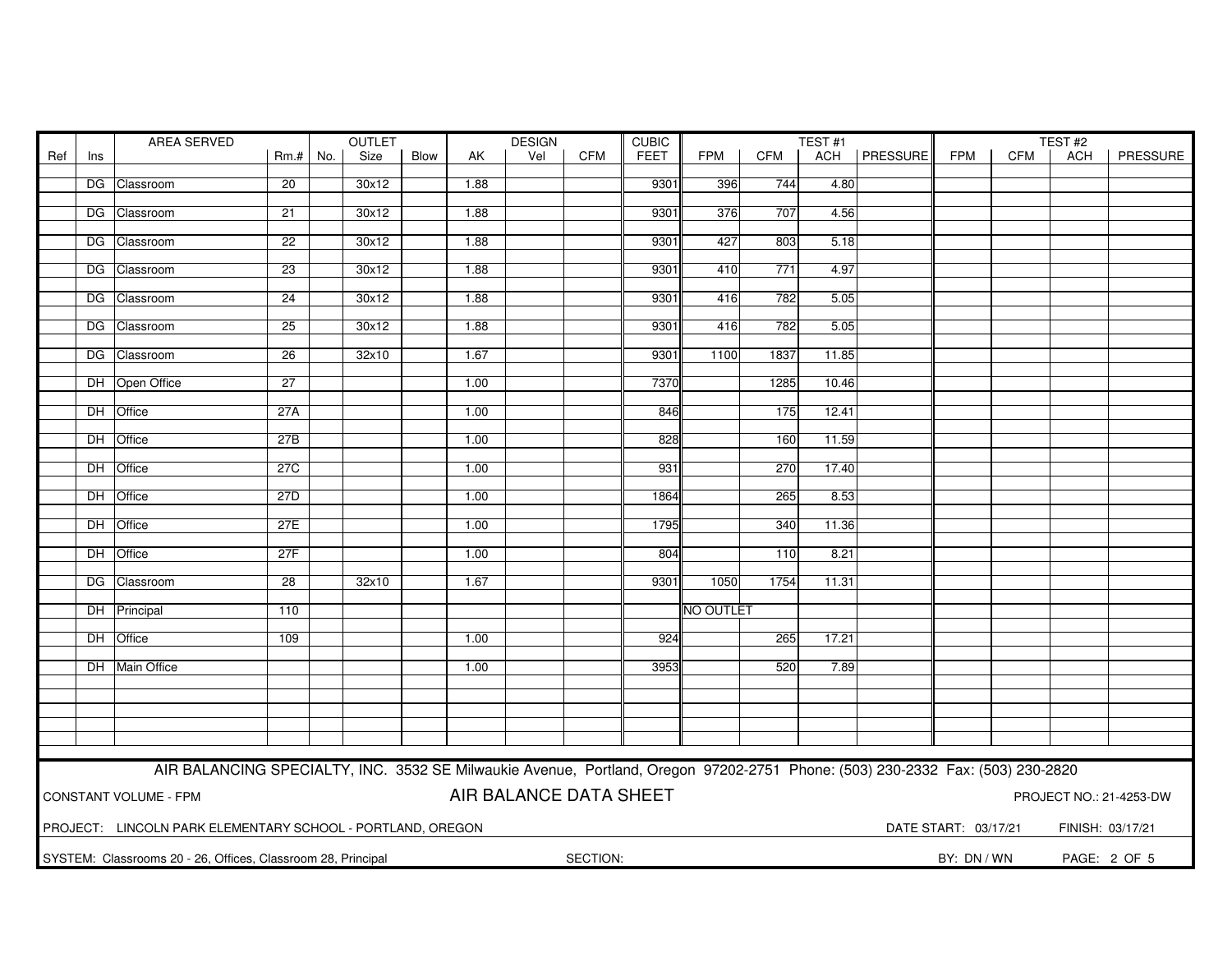| CFM<br><b>FEET</b><br><b>FPM</b><br><b>CFM</b><br>ACH   PRESSURE<br><b>FPM</b><br>PRESSURE<br>$Rm.+$ No.<br>Size<br>Blow<br>AK<br>Vel<br>CFM<br><b>ACH</b><br>Ref<br>Ins<br>DH Office<br>1326<br>295<br>103<br>1.00<br>13.35<br>3796<br>455<br>7.19<br>DH Staff<br>1.00<br>111<br>DH Library<br>16525<br>760<br>1.00<br>2.76<br>DH Library Office<br>NO OUTLET<br>DG Gym<br>162<br>32x10<br>5.60<br>49264<br>661<br>3702<br>4.51<br>DH Gym Office<br>160<br>1.00<br>1733<br>110<br>3.81<br>DH Gym Office<br>2362<br>159<br>135<br>3.43<br>1.00<br>DG Cafeteria<br>48x24<br>6.00<br>77452<br>362<br>2172<br>1.68<br>AIR BALANCING SPECIALTY, INC. 3532 SE Milwaukie Avenue, Portland, Oregon 97202-2751 Phone: (503) 230-2332 Fax: (503) 230-2820<br>AIR BALANCE DATA SHEET<br>CONSTANT VOLUME - FPM<br>PROJECT NO.: 21-4253-DW<br>PROJECT: LINCOLN PARK ELEMENTARY SCHOOL - PORTLAND, OREGON<br>DATE START: 03/17/21<br>FINISH: 03/17/21<br>SECTION:<br>SYSTEM: Office, Library, Gym, Cafeteria<br>BY: DN / WN<br>PAGE: 3 OF 5 | AREA SERVED |  |  |  |  | OUTLET |  |  | <b>DESIGN</b> |  | <b>CUBIC</b> |  |  | TEST#1 |  | TEST <sub>#2</sub> |  |  |  |  |
|--------------------------------------------------------------------------------------------------------------------------------------------------------------------------------------------------------------------------------------------------------------------------------------------------------------------------------------------------------------------------------------------------------------------------------------------------------------------------------------------------------------------------------------------------------------------------------------------------------------------------------------------------------------------------------------------------------------------------------------------------------------------------------------------------------------------------------------------------------------------------------------------------------------------------------------------------------------------------------------------------------------------------------|-------------|--|--|--|--|--------|--|--|---------------|--|--------------|--|--|--------|--|--------------------|--|--|--|--|
|                                                                                                                                                                                                                                                                                                                                                                                                                                                                                                                                                                                                                                                                                                                                                                                                                                                                                                                                                                                                                                |             |  |  |  |  |        |  |  |               |  |              |  |  |        |  |                    |  |  |  |  |
|                                                                                                                                                                                                                                                                                                                                                                                                                                                                                                                                                                                                                                                                                                                                                                                                                                                                                                                                                                                                                                |             |  |  |  |  |        |  |  |               |  |              |  |  |        |  |                    |  |  |  |  |
|                                                                                                                                                                                                                                                                                                                                                                                                                                                                                                                                                                                                                                                                                                                                                                                                                                                                                                                                                                                                                                |             |  |  |  |  |        |  |  |               |  |              |  |  |        |  |                    |  |  |  |  |
|                                                                                                                                                                                                                                                                                                                                                                                                                                                                                                                                                                                                                                                                                                                                                                                                                                                                                                                                                                                                                                |             |  |  |  |  |        |  |  |               |  |              |  |  |        |  |                    |  |  |  |  |
|                                                                                                                                                                                                                                                                                                                                                                                                                                                                                                                                                                                                                                                                                                                                                                                                                                                                                                                                                                                                                                |             |  |  |  |  |        |  |  |               |  |              |  |  |        |  |                    |  |  |  |  |
|                                                                                                                                                                                                                                                                                                                                                                                                                                                                                                                                                                                                                                                                                                                                                                                                                                                                                                                                                                                                                                |             |  |  |  |  |        |  |  |               |  |              |  |  |        |  |                    |  |  |  |  |
|                                                                                                                                                                                                                                                                                                                                                                                                                                                                                                                                                                                                                                                                                                                                                                                                                                                                                                                                                                                                                                |             |  |  |  |  |        |  |  |               |  |              |  |  |        |  |                    |  |  |  |  |
|                                                                                                                                                                                                                                                                                                                                                                                                                                                                                                                                                                                                                                                                                                                                                                                                                                                                                                                                                                                                                                |             |  |  |  |  |        |  |  |               |  |              |  |  |        |  |                    |  |  |  |  |
|                                                                                                                                                                                                                                                                                                                                                                                                                                                                                                                                                                                                                                                                                                                                                                                                                                                                                                                                                                                                                                |             |  |  |  |  |        |  |  |               |  |              |  |  |        |  |                    |  |  |  |  |
|                                                                                                                                                                                                                                                                                                                                                                                                                                                                                                                                                                                                                                                                                                                                                                                                                                                                                                                                                                                                                                |             |  |  |  |  |        |  |  |               |  |              |  |  |        |  |                    |  |  |  |  |
|                                                                                                                                                                                                                                                                                                                                                                                                                                                                                                                                                                                                                                                                                                                                                                                                                                                                                                                                                                                                                                |             |  |  |  |  |        |  |  |               |  |              |  |  |        |  |                    |  |  |  |  |
|                                                                                                                                                                                                                                                                                                                                                                                                                                                                                                                                                                                                                                                                                                                                                                                                                                                                                                                                                                                                                                |             |  |  |  |  |        |  |  |               |  |              |  |  |        |  |                    |  |  |  |  |
|                                                                                                                                                                                                                                                                                                                                                                                                                                                                                                                                                                                                                                                                                                                                                                                                                                                                                                                                                                                                                                |             |  |  |  |  |        |  |  |               |  |              |  |  |        |  |                    |  |  |  |  |
|                                                                                                                                                                                                                                                                                                                                                                                                                                                                                                                                                                                                                                                                                                                                                                                                                                                                                                                                                                                                                                |             |  |  |  |  |        |  |  |               |  |              |  |  |        |  |                    |  |  |  |  |
|                                                                                                                                                                                                                                                                                                                                                                                                                                                                                                                                                                                                                                                                                                                                                                                                                                                                                                                                                                                                                                |             |  |  |  |  |        |  |  |               |  |              |  |  |        |  |                    |  |  |  |  |
|                                                                                                                                                                                                                                                                                                                                                                                                                                                                                                                                                                                                                                                                                                                                                                                                                                                                                                                                                                                                                                |             |  |  |  |  |        |  |  |               |  |              |  |  |        |  |                    |  |  |  |  |
|                                                                                                                                                                                                                                                                                                                                                                                                                                                                                                                                                                                                                                                                                                                                                                                                                                                                                                                                                                                                                                |             |  |  |  |  |        |  |  |               |  |              |  |  |        |  |                    |  |  |  |  |
|                                                                                                                                                                                                                                                                                                                                                                                                                                                                                                                                                                                                                                                                                                                                                                                                                                                                                                                                                                                                                                |             |  |  |  |  |        |  |  |               |  |              |  |  |        |  |                    |  |  |  |  |
|                                                                                                                                                                                                                                                                                                                                                                                                                                                                                                                                                                                                                                                                                                                                                                                                                                                                                                                                                                                                                                |             |  |  |  |  |        |  |  |               |  |              |  |  |        |  |                    |  |  |  |  |
|                                                                                                                                                                                                                                                                                                                                                                                                                                                                                                                                                                                                                                                                                                                                                                                                                                                                                                                                                                                                                                |             |  |  |  |  |        |  |  |               |  |              |  |  |        |  |                    |  |  |  |  |
|                                                                                                                                                                                                                                                                                                                                                                                                                                                                                                                                                                                                                                                                                                                                                                                                                                                                                                                                                                                                                                |             |  |  |  |  |        |  |  |               |  |              |  |  |        |  |                    |  |  |  |  |
|                                                                                                                                                                                                                                                                                                                                                                                                                                                                                                                                                                                                                                                                                                                                                                                                                                                                                                                                                                                                                                |             |  |  |  |  |        |  |  |               |  |              |  |  |        |  |                    |  |  |  |  |
|                                                                                                                                                                                                                                                                                                                                                                                                                                                                                                                                                                                                                                                                                                                                                                                                                                                                                                                                                                                                                                |             |  |  |  |  |        |  |  |               |  |              |  |  |        |  |                    |  |  |  |  |
|                                                                                                                                                                                                                                                                                                                                                                                                                                                                                                                                                                                                                                                                                                                                                                                                                                                                                                                                                                                                                                |             |  |  |  |  |        |  |  |               |  |              |  |  |        |  |                    |  |  |  |  |
|                                                                                                                                                                                                                                                                                                                                                                                                                                                                                                                                                                                                                                                                                                                                                                                                                                                                                                                                                                                                                                |             |  |  |  |  |        |  |  |               |  |              |  |  |        |  |                    |  |  |  |  |
|                                                                                                                                                                                                                                                                                                                                                                                                                                                                                                                                                                                                                                                                                                                                                                                                                                                                                                                                                                                                                                |             |  |  |  |  |        |  |  |               |  |              |  |  |        |  |                    |  |  |  |  |
|                                                                                                                                                                                                                                                                                                                                                                                                                                                                                                                                                                                                                                                                                                                                                                                                                                                                                                                                                                                                                                |             |  |  |  |  |        |  |  |               |  |              |  |  |        |  |                    |  |  |  |  |
|                                                                                                                                                                                                                                                                                                                                                                                                                                                                                                                                                                                                                                                                                                                                                                                                                                                                                                                                                                                                                                |             |  |  |  |  |        |  |  |               |  |              |  |  |        |  |                    |  |  |  |  |
|                                                                                                                                                                                                                                                                                                                                                                                                                                                                                                                                                                                                                                                                                                                                                                                                                                                                                                                                                                                                                                |             |  |  |  |  |        |  |  |               |  |              |  |  |        |  |                    |  |  |  |  |
|                                                                                                                                                                                                                                                                                                                                                                                                                                                                                                                                                                                                                                                                                                                                                                                                                                                                                                                                                                                                                                |             |  |  |  |  |        |  |  |               |  |              |  |  |        |  |                    |  |  |  |  |
|                                                                                                                                                                                                                                                                                                                                                                                                                                                                                                                                                                                                                                                                                                                                                                                                                                                                                                                                                                                                                                |             |  |  |  |  |        |  |  |               |  |              |  |  |        |  |                    |  |  |  |  |
|                                                                                                                                                                                                                                                                                                                                                                                                                                                                                                                                                                                                                                                                                                                                                                                                                                                                                                                                                                                                                                |             |  |  |  |  |        |  |  |               |  |              |  |  |        |  |                    |  |  |  |  |
|                                                                                                                                                                                                                                                                                                                                                                                                                                                                                                                                                                                                                                                                                                                                                                                                                                                                                                                                                                                                                                |             |  |  |  |  |        |  |  |               |  |              |  |  |        |  |                    |  |  |  |  |
|                                                                                                                                                                                                                                                                                                                                                                                                                                                                                                                                                                                                                                                                                                                                                                                                                                                                                                                                                                                                                                |             |  |  |  |  |        |  |  |               |  |              |  |  |        |  |                    |  |  |  |  |
|                                                                                                                                                                                                                                                                                                                                                                                                                                                                                                                                                                                                                                                                                                                                                                                                                                                                                                                                                                                                                                |             |  |  |  |  |        |  |  |               |  |              |  |  |        |  |                    |  |  |  |  |
|                                                                                                                                                                                                                                                                                                                                                                                                                                                                                                                                                                                                                                                                                                                                                                                                                                                                                                                                                                                                                                |             |  |  |  |  |        |  |  |               |  |              |  |  |        |  |                    |  |  |  |  |
|                                                                                                                                                                                                                                                                                                                                                                                                                                                                                                                                                                                                                                                                                                                                                                                                                                                                                                                                                                                                                                |             |  |  |  |  |        |  |  |               |  |              |  |  |        |  |                    |  |  |  |  |
|                                                                                                                                                                                                                                                                                                                                                                                                                                                                                                                                                                                                                                                                                                                                                                                                                                                                                                                                                                                                                                |             |  |  |  |  |        |  |  |               |  |              |  |  |        |  |                    |  |  |  |  |
|                                                                                                                                                                                                                                                                                                                                                                                                                                                                                                                                                                                                                                                                                                                                                                                                                                                                                                                                                                                                                                |             |  |  |  |  |        |  |  |               |  |              |  |  |        |  |                    |  |  |  |  |
|                                                                                                                                                                                                                                                                                                                                                                                                                                                                                                                                                                                                                                                                                                                                                                                                                                                                                                                                                                                                                                |             |  |  |  |  |        |  |  |               |  |              |  |  |        |  |                    |  |  |  |  |
|                                                                                                                                                                                                                                                                                                                                                                                                                                                                                                                                                                                                                                                                                                                                                                                                                                                                                                                                                                                                                                |             |  |  |  |  |        |  |  |               |  |              |  |  |        |  |                    |  |  |  |  |
|                                                                                                                                                                                                                                                                                                                                                                                                                                                                                                                                                                                                                                                                                                                                                                                                                                                                                                                                                                                                                                |             |  |  |  |  |        |  |  |               |  |              |  |  |        |  |                    |  |  |  |  |
|                                                                                                                                                                                                                                                                                                                                                                                                                                                                                                                                                                                                                                                                                                                                                                                                                                                                                                                                                                                                                                |             |  |  |  |  |        |  |  |               |  |              |  |  |        |  |                    |  |  |  |  |
|                                                                                                                                                                                                                                                                                                                                                                                                                                                                                                                                                                                                                                                                                                                                                                                                                                                                                                                                                                                                                                |             |  |  |  |  |        |  |  |               |  |              |  |  |        |  |                    |  |  |  |  |
|                                                                                                                                                                                                                                                                                                                                                                                                                                                                                                                                                                                                                                                                                                                                                                                                                                                                                                                                                                                                                                |             |  |  |  |  |        |  |  |               |  |              |  |  |        |  |                    |  |  |  |  |
|                                                                                                                                                                                                                                                                                                                                                                                                                                                                                                                                                                                                                                                                                                                                                                                                                                                                                                                                                                                                                                |             |  |  |  |  |        |  |  |               |  |              |  |  |        |  |                    |  |  |  |  |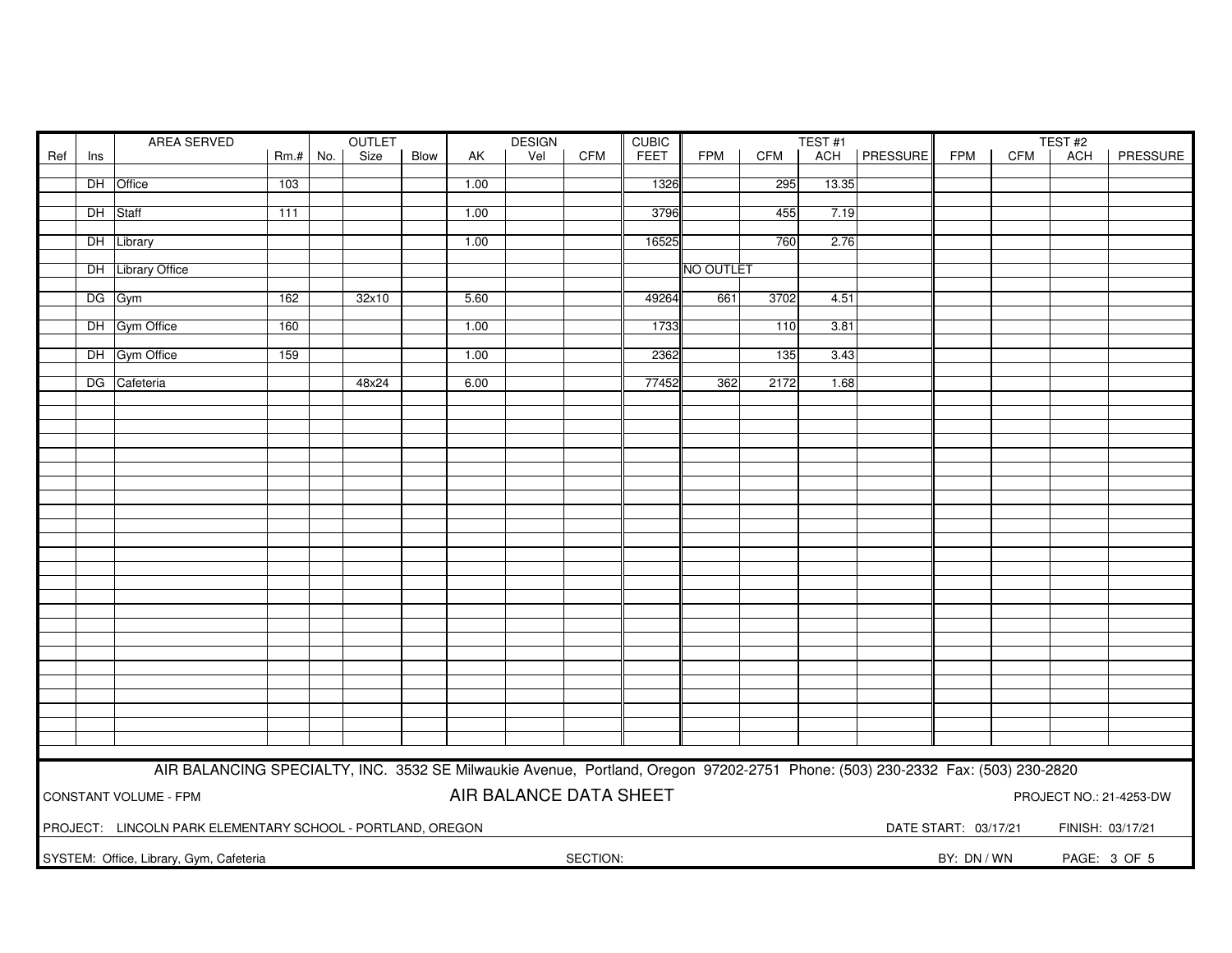| AREA SERVED<br><b>OUTLET</b> |                                                                                   |                                                                                                                               |                 |     |      |      |      | <b>DESIGN</b> |            | <b>CUBIC</b> |            |                 | TEST#1 |                 | TEST#2               |            |                  |              |
|------------------------------|-----------------------------------------------------------------------------------|-------------------------------------------------------------------------------------------------------------------------------|-----------------|-----|------|------|------|---------------|------------|--------------|------------|-----------------|--------|-----------------|----------------------|------------|------------------|--------------|
| Ref                          | Ins                                                                               |                                                                                                                               | $Rm.+$          | No. | Size | Blow | AK.  | Vel           | <b>CFM</b> | <b>FEET</b>  | <b>FPM</b> | <b>CFM</b>      | ACH    | <b>PRESSURE</b> | <b>FPM</b>           | <b>CFM</b> | <b>ACH</b>       | PRESSURE     |
|                              |                                                                                   |                                                                                                                               |                 |     |      |      |      |               |            |              |            |                 |        |                 |                      |            |                  |              |
|                              |                                                                                   |                                                                                                                               |                 |     |      |      |      |               |            |              |            |                 |        |                 |                      |            |                  |              |
|                              |                                                                                   | DH Restroom Exhaust                                                                                                           | $\overline{27}$ |     |      |      | 1.00 |               |            | 459          |            | 60              | 7.84   |                 |                      |            |                  |              |
|                              |                                                                                   |                                                                                                                               |                 |     |      |      |      |               |            |              |            |                 |        |                 |                      |            |                  |              |
|                              |                                                                                   | DH Girl's Restroom Exhaust                                                                                                    | 25              |     |      |      | 1.00 |               |            | 180          |            | 30              | 10.00  |                 |                      |            |                  |              |
|                              |                                                                                   | DH Boy's Restroom Exhaust                                                                                                     | 25              |     |      |      | 1.00 |               |            | 180          |            | $\Omega$        | 0.00   |                 |                      |            |                  |              |
|                              |                                                                                   |                                                                                                                               |                 |     |      |      | 1.00 |               |            | 180          |            | $\Omega$        | 0.00   |                 |                      |            |                  |              |
|                              |                                                                                   | DH Restroom Exhaust                                                                                                           | 24              |     |      |      |      |               |            |              |            |                 |        |                 |                      |            |                  |              |
|                              |                                                                                   | <b>DH</b> Restroom Exhaust                                                                                                    | $\overline{23}$ |     |      |      | 1.00 |               |            | 180          |            | 40              | 13.33  |                 |                      |            |                  |              |
|                              |                                                                                   |                                                                                                                               |                 |     |      |      |      |               |            |              |            |                 |        |                 |                      |            |                  |              |
|                              |                                                                                   | DH Boy's Restroom Exhaust                                                                                                     | 22              |     |      |      | 1.00 |               |            | 180          |            | 40              | 13.33  |                 |                      |            |                  |              |
|                              |                                                                                   |                                                                                                                               |                 |     |      |      |      |               |            |              |            |                 |        |                 |                      |            |                  |              |
|                              |                                                                                   | DH Girl's Restroom Exhaust                                                                                                    | 21              |     |      |      | 1.00 |               |            | 180          |            | 30 <sub>l</sub> | 10.00  |                 |                      |            |                  |              |
|                              |                                                                                   |                                                                                                                               |                 |     |      |      |      |               |            |              |            |                 |        |                 |                      |            |                  |              |
|                              |                                                                                   | DH Girl's Restroom Exhaust                                                                                                    | $\overline{20}$ |     |      |      | 1.00 |               |            | 180          |            | 40              | 13.33  |                 |                      |            |                  |              |
|                              |                                                                                   |                                                                                                                               |                 |     |      |      |      |               |            |              |            |                 |        |                 |                      |            |                  |              |
|                              |                                                                                   | DH Boy's Restroom Exhaust                                                                                                     | 19              |     |      |      | 1.00 |               |            | 180          |            | 30              | 10.00  |                 |                      |            |                  |              |
|                              |                                                                                   |                                                                                                                               |                 |     |      |      |      |               |            |              |            |                 |        |                 |                      |            |                  |              |
|                              |                                                                                   | DH Boy's Restroom Exhaust                                                                                                     | 18              |     |      |      | 1.00 |               |            | 180          |            | 45              | 15.00  |                 |                      |            |                  |              |
|                              |                                                                                   |                                                                                                                               |                 |     |      |      |      |               |            |              |            |                 |        |                 |                      |            |                  |              |
|                              |                                                                                   | DH Girl's Restroom Exhaust                                                                                                    | 17              |     |      |      | 1.00 |               |            | 180          |            | 45              | 15.00  |                 |                      |            |                  |              |
|                              |                                                                                   | DH Girl's Restroom Exhaust                                                                                                    | 16              |     |      |      | 1.00 |               |            | 180          |            | 35              | 11.67  |                 |                      |            |                  |              |
|                              |                                                                                   |                                                                                                                               |                 |     |      |      |      |               |            |              |            |                 |        |                 |                      |            |                  |              |
|                              |                                                                                   | DH Boy's Restroom Exhaust                                                                                                     | 15              |     |      |      | 1.00 |               |            | 180          |            | 25              | 8.33   |                 |                      |            |                  |              |
|                              |                                                                                   |                                                                                                                               |                 |     |      |      |      |               |            |              |            |                 |        |                 |                      |            |                  |              |
|                              |                                                                                   | DH Boy's Restroom Exhaust                                                                                                     | $\overline{14}$ |     |      |      | 1.00 |               |            | 180          |            | 30 <sup>1</sup> | 10.00  |                 |                      |            |                  |              |
|                              |                                                                                   |                                                                                                                               |                 |     |      |      |      |               |            |              |            |                 |        |                 |                      |            |                  |              |
|                              |                                                                                   | DH Girl's Restroom Exhaust                                                                                                    | 13              |     |      |      | 1.00 |               |            | 180          |            | 50              | 16.67  |                 |                      |            |                  |              |
|                              |                                                                                   |                                                                                                                               |                 |     |      |      |      |               |            |              |            |                 |        |                 |                      |            |                  |              |
|                              |                                                                                   | DH Girl's Restroom Exhaust                                                                                                    | $\overline{12}$ |     |      |      | 1.00 |               |            | 180          |            | 35              | 11.67  |                 |                      |            |                  |              |
|                              |                                                                                   | DH Boy's Restroom Exhaust                                                                                                     | $\overline{12}$ |     |      |      | 1.00 |               |            | 180          |            | $\overline{30}$ | 10.00  |                 |                      |            |                  |              |
|                              |                                                                                   |                                                                                                                               |                 |     |      |      |      |               |            |              |            |                 |        |                 |                      |            |                  |              |
|                              |                                                                                   | DH Staff Restroom                                                                                                             | 165             |     |      |      | 1.00 |               |            | 386          |            | 35              | 5.44   |                 |                      |            |                  |              |
|                              |                                                                                   |                                                                                                                               |                 |     |      |      |      |               |            |              |            |                 |        |                 |                      |            |                  |              |
|                              |                                                                                   | DH Staff Restroom                                                                                                             | 164             |     |      |      | 1.00 |               |            | 386          |            | 35              | 5.44   |                 |                      |            |                  |              |
|                              |                                                                                   | DH Girl's Café. RR Exhaust                                                                                                    | 153             |     |      |      | 1.00 |               |            | 880          |            | 100             | 6.82   |                 |                      |            |                  |              |
|                              |                                                                                   |                                                                                                                               |                 |     |      |      |      |               |            |              |            |                 |        |                 |                      |            |                  |              |
|                              |                                                                                   | DH Boy's Café. RR Exhaust                                                                                                     | 151             |     |      |      | 1.00 |               |            | 880          |            | 100             | 6.82   |                 |                      |            |                  |              |
|                              |                                                                                   |                                                                                                                               |                 |     |      |      |      |               |            |              |            |                 |        |                 |                      |            |                  |              |
|                              |                                                                                   | AIR BALANCING SPECIALTY, INC. 3532 SE Milwaukie Avenue, Portland, Oregon 97202-2751 Phone: (503) 230-2332 Fax: (503) 230-2820 |                 |     |      |      |      |               |            |              |            |                 |        |                 |                      |            |                  |              |
|                              |                                                                                   |                                                                                                                               |                 |     |      |      |      |               |            |              |            |                 |        |                 |                      |            |                  |              |
|                              | AIR BALANCE DATA SHEET<br><b>CONSTANT VOLUME - FPM</b><br>PROJECT NO.: 21-4253-DW |                                                                                                                               |                 |     |      |      |      |               |            |              |            |                 |        |                 |                      |            |                  |              |
|                              |                                                                                   |                                                                                                                               |                 |     |      |      |      |               |            |              |            |                 |        |                 |                      |            |                  |              |
|                              |                                                                                   | PROJECT: LINCOLN PARK ELEMENTARY SCHOOL - PORTLAND, OREGON                                                                    |                 |     |      |      |      |               |            |              |            |                 |        |                 | DATE START: 03/17/21 |            | FINISH: 03/17/21 |              |
|                              |                                                                                   |                                                                                                                               |                 |     |      |      |      |               |            |              |            |                 |        |                 |                      |            |                  |              |
| SYSTEM:                      |                                                                                   | Exhaust                                                                                                                       |                 |     |      |      |      | SECTION:      |            |              |            |                 |        |                 | BY: DN / WN          |            |                  | PAGE: 4 OF 5 |
|                              |                                                                                   |                                                                                                                               |                 |     |      |      |      |               |            |              |            |                 |        |                 |                      |            |                  |              |